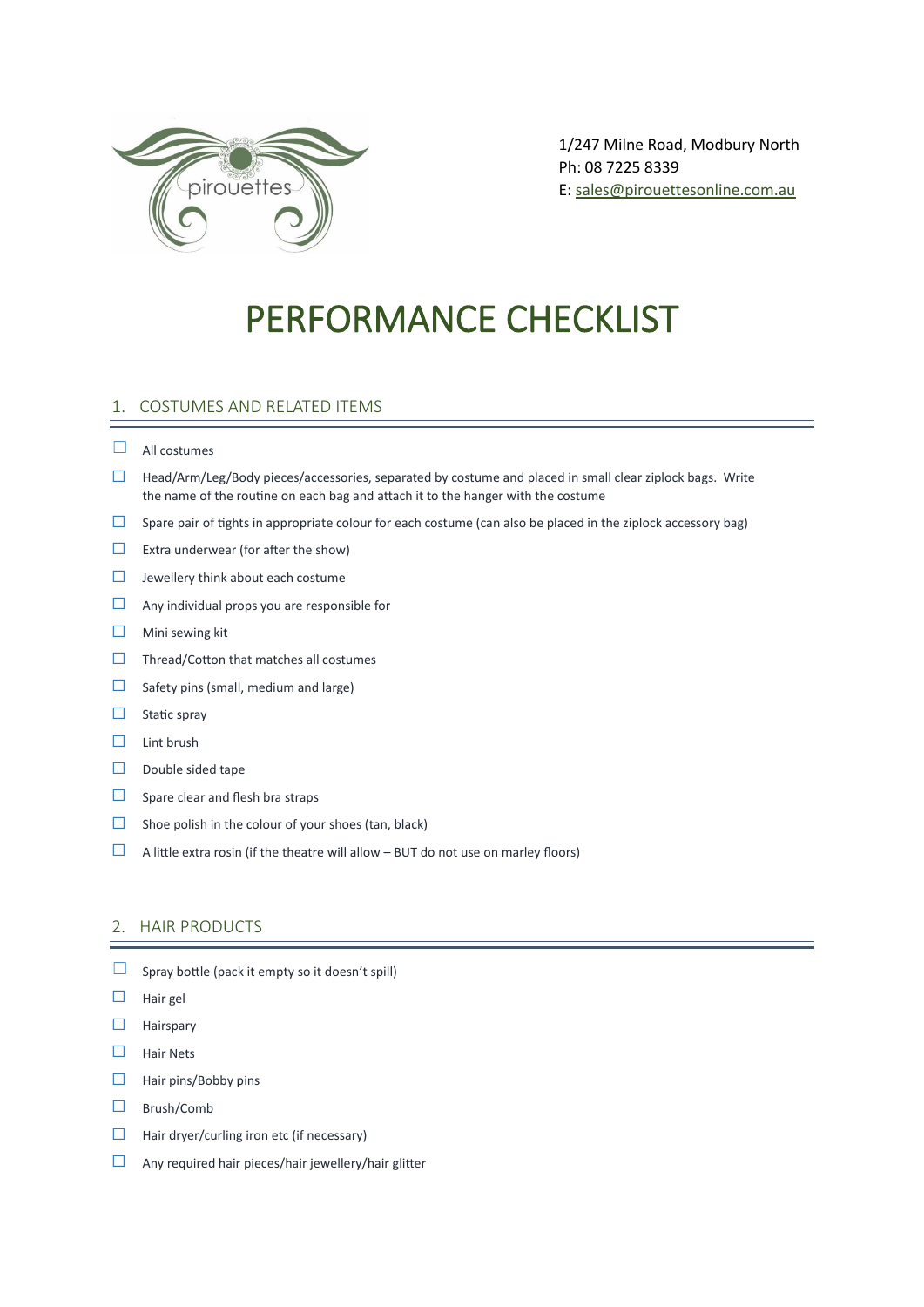#### 3. MAKE UP

- ☐ Foundation & any application tools (sponge, foundation brush etc)
- ☐ Loose powder
- $□$  Eye shadows
- ☐ Blush
- ☐ Concealer
- ☐ Water resistant mascara
- ☐ Eye liner
- □ 2 pairs of false lashes
- ☐ Eyelash glue
- ☐ Lip pencil
- ☐ Lip stick
- ☐ Makeup brushes
- □ Cotton tips/cotton balls
- $\Box$  Any glitter or shimmer items as determined by teacher/studio owner

#### 4. FIRST AID

- □ Children's and Adult's pain reliever
- ☐ Antacid
- □ Dramamine
- ☐ Wet wipes
- □ Band-aids
- ☐ Neosporin
- ☐ Icy Hot or other muscle relieving rub or patches
- ☐ Instant ice packs
- □ Ace bandage

### 5. FOOD AND DRINK

- □ Cooler to keep food fresh
- □ Bottled water
- ☐ Juice boxes
- ☐ Muesli bars
- ☐ Fruit Bananas, Grapes, Apples
- ☐ Sultanas/Raisins
- $\Box$  Gatorade or other sports drinks
- □ Dry crackers